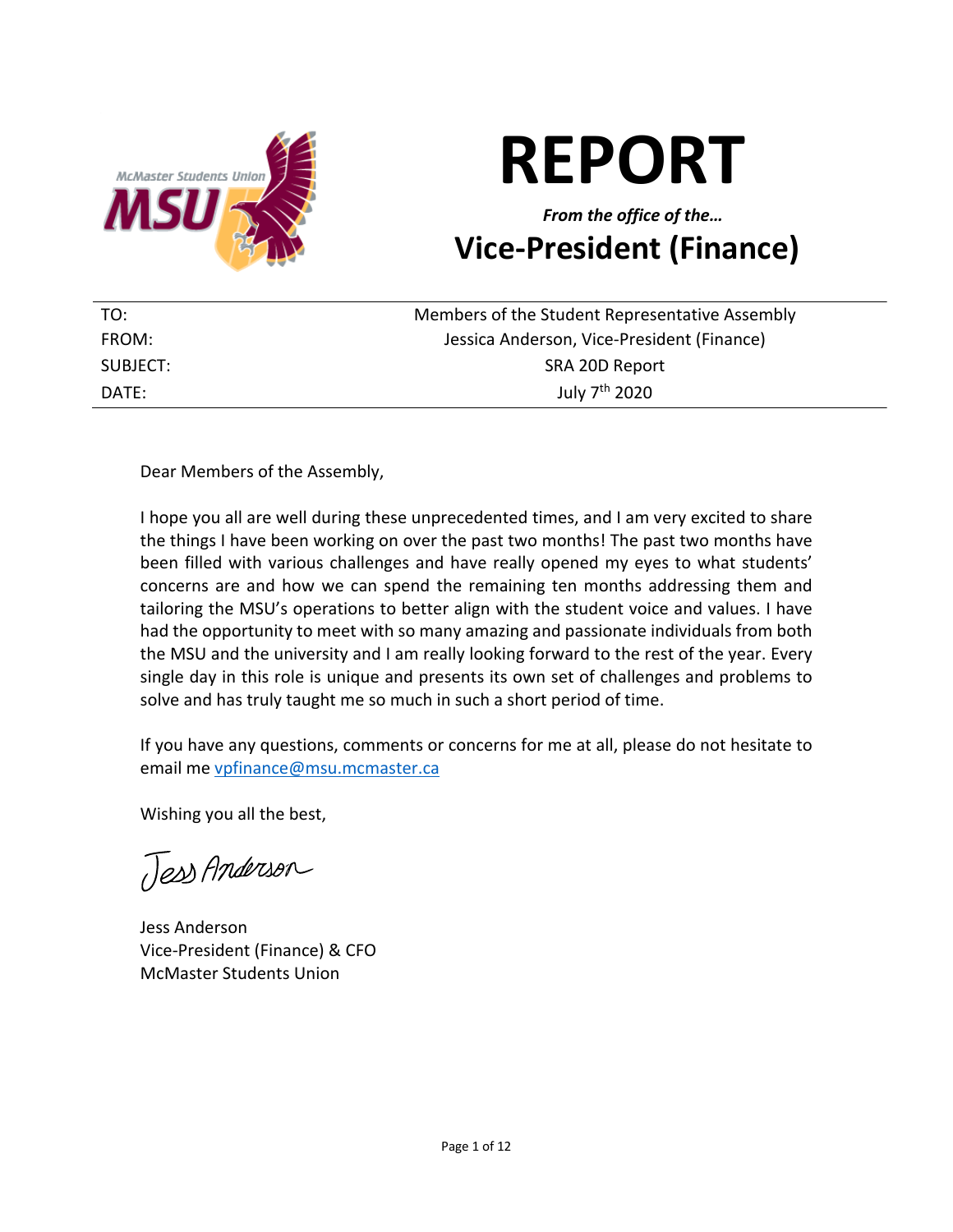# **Objective #1:** Continue September and January Transparency Weeks **Status**: In-Progress

This objective will be picking up over the next month as I continue to plan for what an online/virtual transparency week/day could look like. I have begun my own brainstorming document to compile possible ideas and ways of hosting such an event that would be interactive and appealing to students. My next steps will be setting up a meeting with the communications department to gain their thoughts and perspectives on how an event like this could be orchestrated, and from there we will plan our next steps. Ideally, we will have a solidified plan by mid-August, so that we are prepared for have the event for about the second week of September.

# **Objective #2:** Explore Ways to Reduce Student Costs **Status**: In-Progress

This objective has been one of my main priorities over the past month as I recognize many individuals are experiencing very difficult times due to COVID-19. With this being said, I have been having discussions about the MSU operating fee and evaluating how we can make a reduction to the fee that students pay.

Additionally, I have been a part of the negotiations with HSR and have been actively advocating on behalf of students to receive a reimbursement based on the months the busses service operations were affected and when the bus was free for everyone to ride. The next part of these negotiations is in regard to what Fall 2020 operations will look like. While nothing has been decided as of right now, it is critical that we evaluate the cost of the U-pass to students and the amount of student riders that will be accessing the service for the online, fall semester. Myself, Giancarlo and John (MSU General Manager), have been in discussions with the Graduate Students Association to also gain insight on what proposal they are putting forward for the Fall as well. The next city council meeting that will be discussing the HSR negotiations further is happening mid-July, and I will be sure to keep the SRA & Students updated on the outcome.

The next component of this objective is advocating to the University to ensure they are adjusting their student fees to reflect the level of service they are providing. I will continue to have discussions with Giancarlo and university representatives to ensure student feels are actively being revaluated and lowered to align with the current limited service operations.

### **Objective #3:** Educate Students on Financial Aid Available **Status:** In-Progress

For this objective, I have already begun conversations with the communications department to ensure everyone is on the same page, and we are looking to release infographics on the various aids available to students in the next month or so! This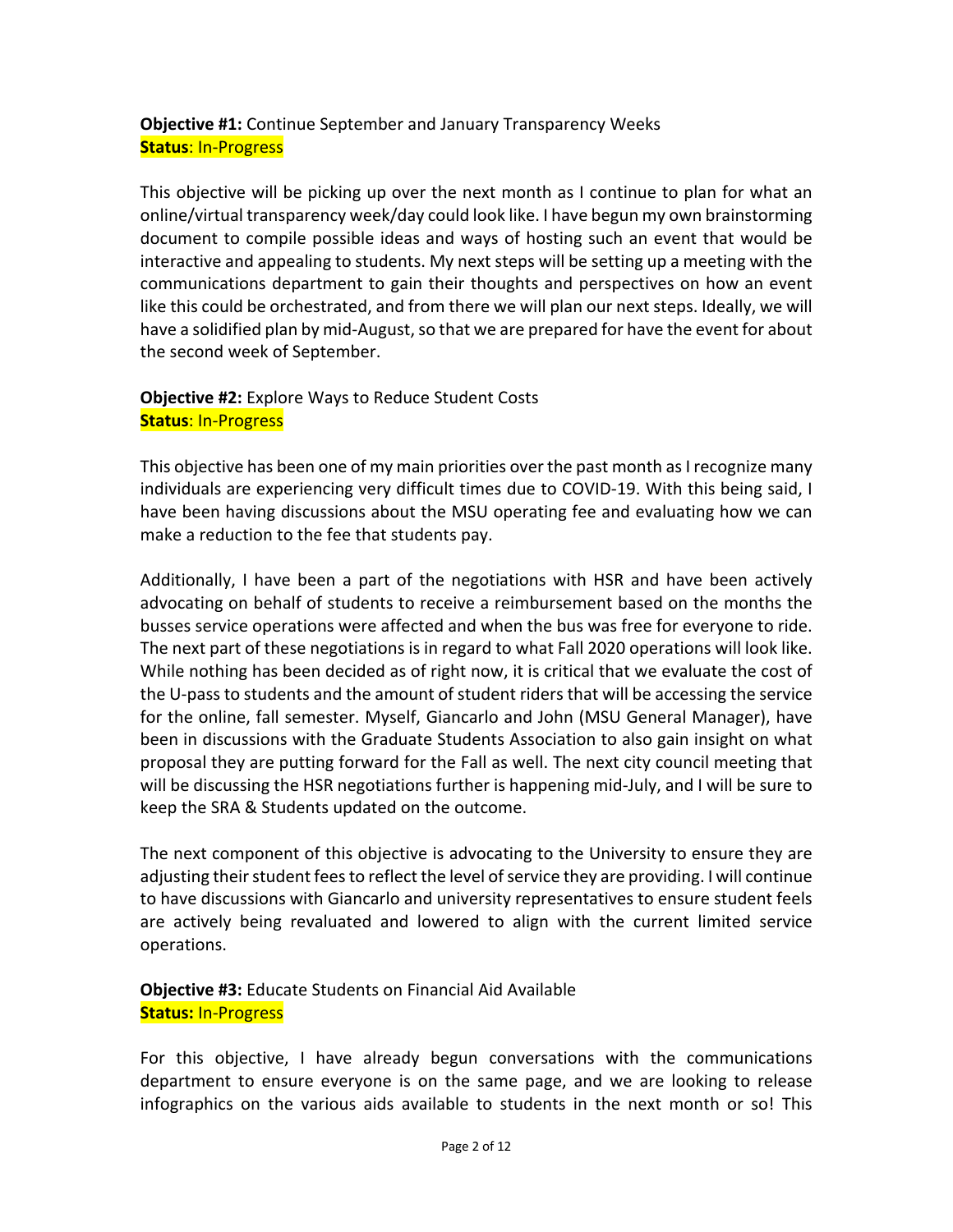objective is collaborating with the other Board of Directors members as we have broadened the focus to include other forms of support and aid available to students in addition to financial resources.

#### **Objective #4:** Your Money/Financial Section of New Website **Status:** Not Started

While I have expressed the importance of having a clearly laid out financial page on the new website, we have not begun the development of this page. I am planning to undertake this project in August/September, once the new website is fully created.

# **Objective #5:** Develop Service Sponsorship Policy & Packages **Status:** In-Progress

For this objective I have already begun the conversations with and established our working group. This group will consist of the VP Admin, Michael Wooder, Paula Scott, AVP Finance, AVP IG and myself. The first steps in completing this objective are researching and creating a service sponsorship & donation policy. After having conversations with Anika, and Michael Wooder, we have all come to the conclusion that having a policy to reinforce what groups our services can and cannot accept sponsorships from will be imperative going forward to avoid any personal biases. From initial research, it does not appear that many other universities possess a policy similar to the one we are hoping to create, thus, we may need to start from scratch and center the policy around the MSU's mandate to decide what groups we will and will not work with.

For the policy creation component, I hope to have further discussions with Anika and Michelle (AVP IG), as policy writing and updating generally falls more under their portfolios. Simultaneously to creating the policy, I will be working the Paula and Michael to determine what the sponsorship packages should look like to reflect our brand standards and uphold a high level of professionalism. Additionally, I plan to reach out to our service PTM's to gain an idea of what sort of events they are hosting this year that may be attractive to sponsorships. From here, the working group will come back together to determine appropriate pricing, make final additions or edits to the policy & packages, and share them with the services to utilize!

# **Objective #6:** Adhere to Health & Safety Guidelines **Status:** Ongoing

In the current climate of COVID-19, it is important that we are continuously assessing our operations and business units to ensure we are complying with the health and safety guidelines put forth by public health Canada and the Canadian government. This will continue to be an ongoing objective especially as we begin to open our business units for the Fall 2020 operations.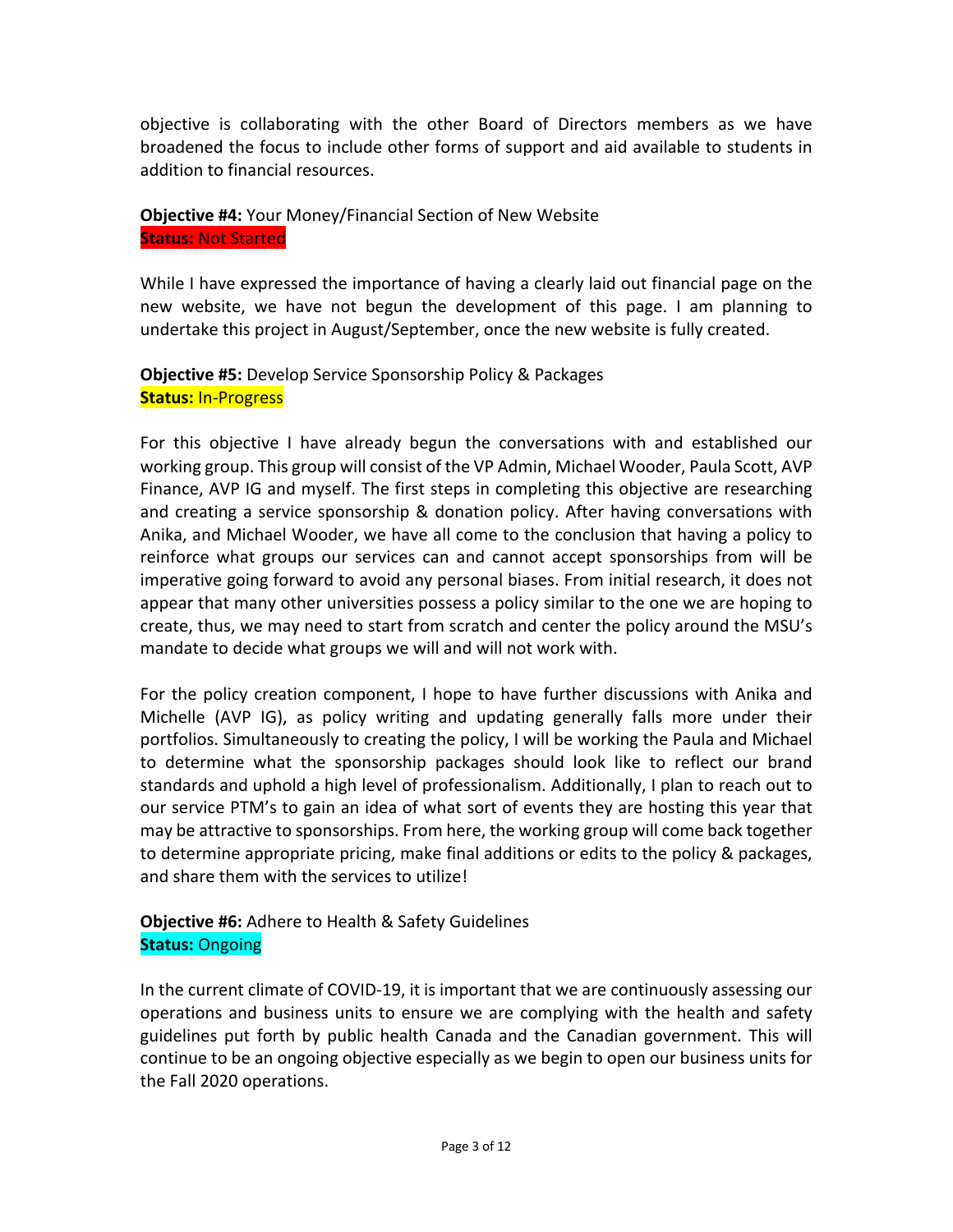**Objective #7:** Develop a Plan for the Long-Term Financial Stability of TwelvEighty **Status:** Not Started

While I placed the idea in the minds of our TwelvEighty Full-Time staff, we have not actively begun working on this objective. I plan to work on the creation of the student survey in August in hopes of releasing it sometime in September.

**Objective #8:** Revamp Menu & Increase Plant Based Options **Status:** Completed

For this objective, I began conversations with the TwelvEighty Kitchen Manager, Stu, and Assistant Kitchen Manager, Kornelia, back in late May/Early June and they immediately began experimenting at home with new recipes! I am pleased to say that we are working on the next steps of this objective which include pricing out the ingredients from our supplier, and then pricing the menu items themselves. The new menu is looking amazing and includes an increase in the number of vegetarian and vegan options available. Additionally, this menu has been crafted to work extremely well for our 2GO operations, but when the time comes, are just as amazing when dinning in.

**Objective # 9:** COVID-19 Interim Reduced Operations & Shift to Take Out **Status:** In-Progress

Last week, I was able to go into the office and do a walk-through of TwelvEighty with our FT Staff to determine how operations could be managed within the space while also ensuring we adhere to the health and safety guidelines. This was a very productive day, and as a team we were able to propose slightly reduced hours for when we first reopen in the fall to help us gage the level of business we should be anticipating. Just to reiterate, our priority is student safety and ensuring we are still able to provide affordable food options to students and do so in a safe way. Our next steps will be placing orders for the various safety barriers and supplies required to operate in the fall. We will be order plexy glass to ensure the safety of both us customers and staff, as well as various signage depicting where to stand in maintain physical distancing measures.

As previously mentioned, our menu revamp has been done in such a way that it will be perfect as a take our menu as well. We will not be offering dine in options for the fall 2020 in order to adhere to safety guidelines and thus our operations will be limited to take out.

# **Objective #10:** Student Staff & Student-Centered Culture **Status:** Not Started

This objective has not yet been started as I am planning on working on this once students return in some capacity for the fall semester.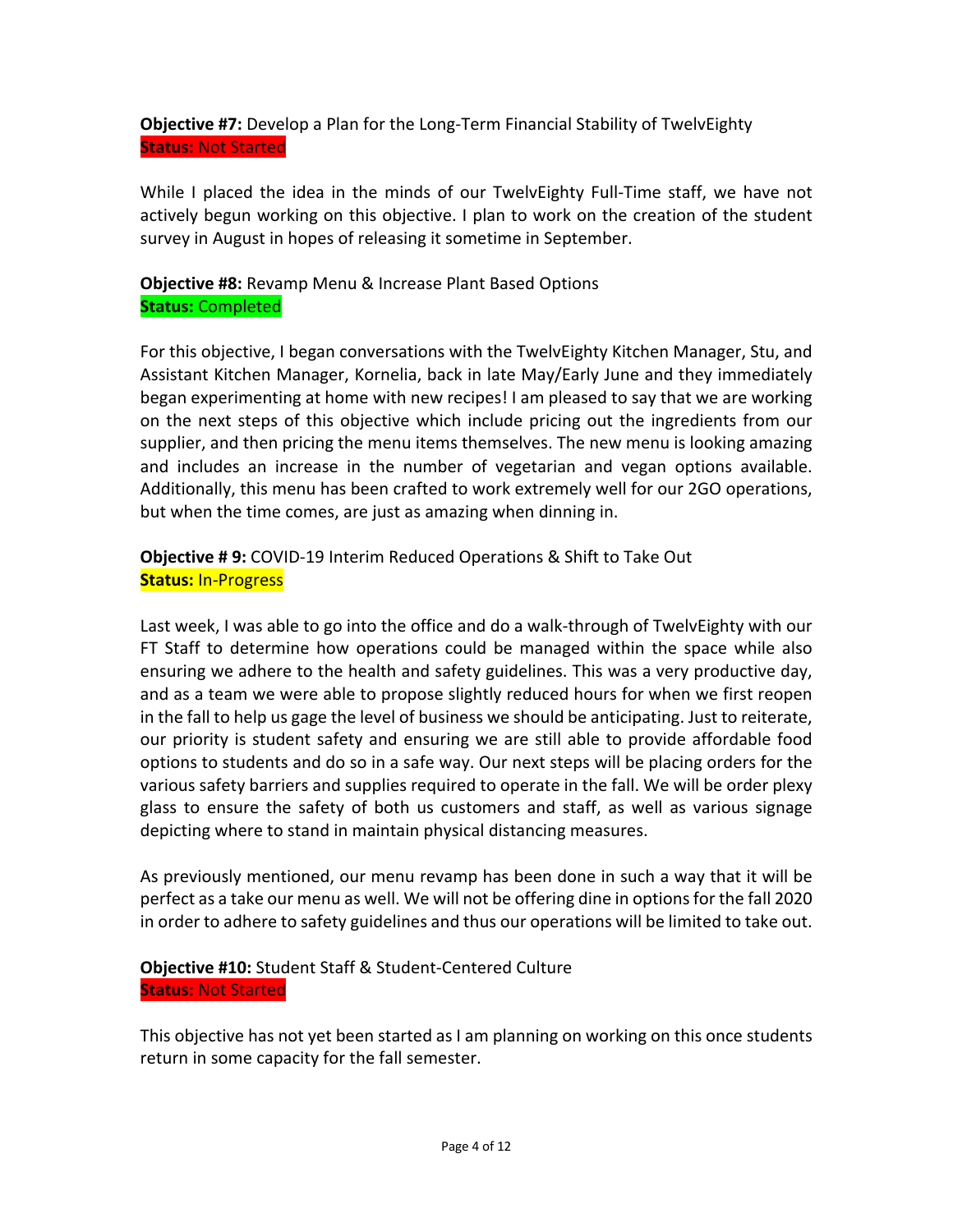**Objective #11:** Increase Sustainability Initiatives within TwelvEighty & The Grind **Status:** In-Progress

For this objective, I have already reached out to our TwelvEighty Kitchen Manager, Stu, who was able to get in contact with our provider of cups, cutlery etc. The conversations have been very productive and promising! As of right now, we have confirmed with our provider that they are able to provide all of our single use cutlery, cups, lids, straws and bags in a compostable & biodegradable form. This is amazing news and means we should be able to role out our sustainable packaging in time for the Fall 2020 semester.

**Objective #12:** Implement Event Catering Packages **Status:** Not Started

This objective will be started later in the Fall 2020 term, as there is currently no rush to have packages to promote with the current limitations on events and gatherings.

**Objective #13:** Incentivize Students to Eat at TwelvEighty **Status:** Not Started

This objective will be implemented in the Winter 2021 semester as currently we are trying to avoid promoting students coming to campus, to help limit the number of individuals gathering in one place.

**Objective #14:** COVID-19 Interim Reduced Operations – Union Market **Status:** In-Progress

While in the office last week, I was also able to do a walk around of Union Market as well and get a better idea of how the space can still be utilized while ensuring physical distancing. Currently, we are planning to move the coffee and bagels down to The Grind and have the employee at The Grind prepare the coffee/bagel for the customer to avoid self-serve and high touch surfaces. With this being said, customers will still be able to obtain their affordable coffee & bagel from UM, the only difference will be the location they go to pick it up! As for UM itself, we are going to cater it more towards a convenience/grab-and-go location where individuals can come in, follow the signage to ensure distancing, and grab snacks as well as premade and wrapped food that was prepped by our lovely TwelvEighty chefs. This will hopefully lower the amount of traffic going into Union Market. We will also be starting off the fall semester with reduced hours of operation, and be ready and willing to adapt as the need arises.

**Objective #15:** Increase Video Promotion for Union Market **Status:** Not Started

This objective will be completed in and around October/November to allow time to create the promotional material in time to release it to students for Winter 20201.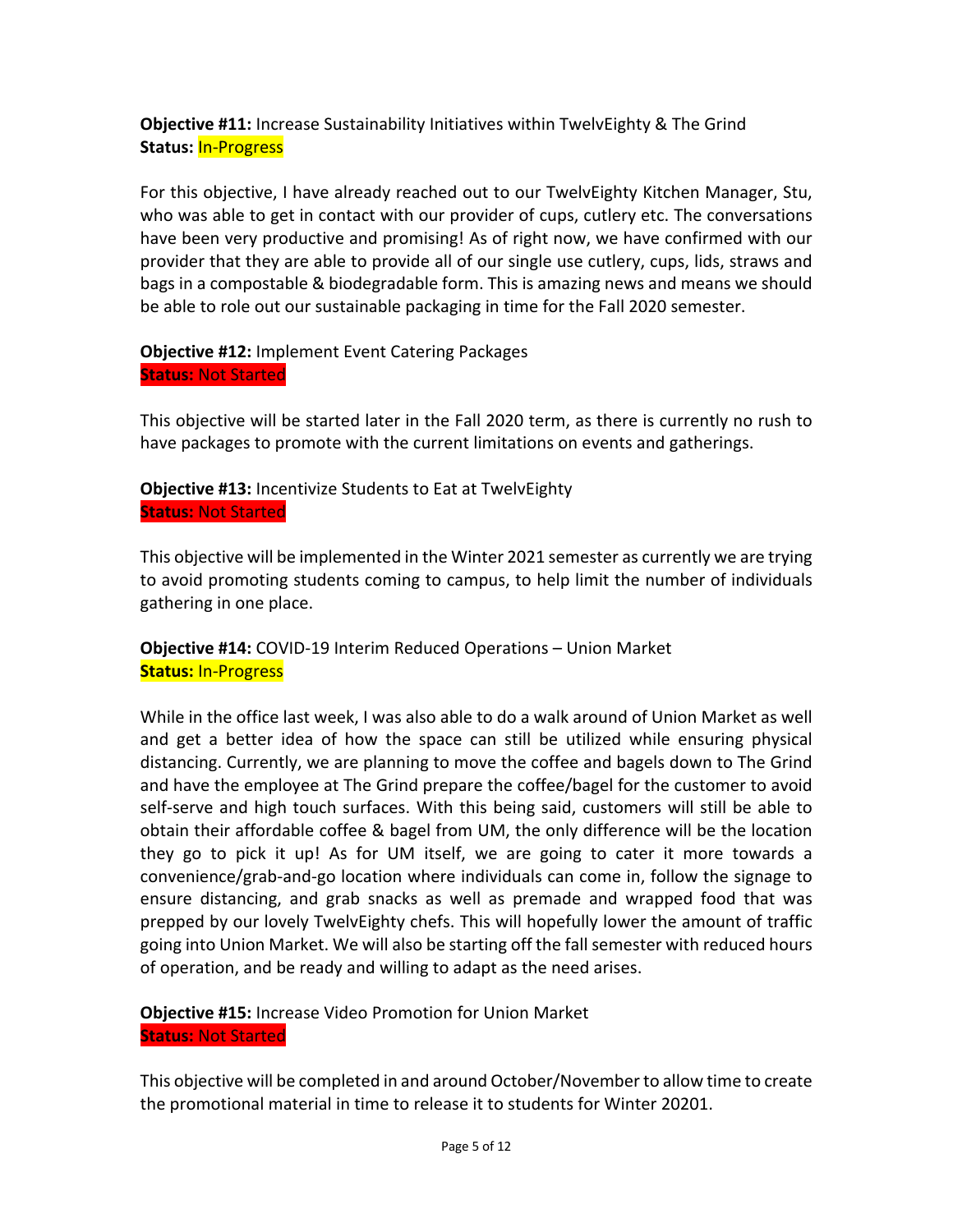**Objective #16:** COVID-19 Interim Reduced Operations -The Underground **Status:** In-Progress

For this objective, I still need to arrange a time with Paula and John to do a walk-through of the space and determine our options for ensuring physical distancing, but to follow suit with our other business units and the number of students that will be present on campus, we will also be reducing the underground's front end operations. The nice thing about The Underground, is that even in the event of reducing front end service operations, the unit is still able to operate remotely and in the digital media sphere. This will allow for our creators to continue providing graphic design work and other services available remotely. More conversations still need to be had about what the reduced hours will look like and what the demand will be on campus for a printing center.

**Objective #17:** Contract External Advertising and Sales Position **Status:** Completed

The objective was in the works of being completed when I entered the role, and I am happy to say that we have officially contracted out this position! This will be very beneficial especially during the current COVID-19 climate as there will likely be a reduction in the number of advertisers and having this position commission based ensure the MSU is only paying a percentage of each sale, and thus eliminates overhead costs.

**Objective #18:** Evaluate Potential of Establishing an Online Ordering System **Status:** Not Started

Currently the Underground is quite focused on ensuring the development of the new MSU website is created and completed for our September  $1<sup>st</sup>$  deadline, thus I plan to work on exploring this objective closer to August/September!

**Objective #19:** Build a Rapport with University Faculties & External Clientele **Status:** On going

This objective will continue to be something that needs to be worked on over the course of the year. Building rapport is something that takes time and I am hoping to set up a conversation with Paula about what services we hope to highlight that we provide when having conversations with the university and external clientele.

**Objective #20:** Develop a Plan for the Long-term financial stability of the underground **Status:** Not Started

Similar to the TwelvEighty long term plan, I am hoping to start this in the next month. I recognize this is a large objective, and thus why I have broken it down on my year plan into manageable, monthly/bi-monthly segments to ensure I have having multiple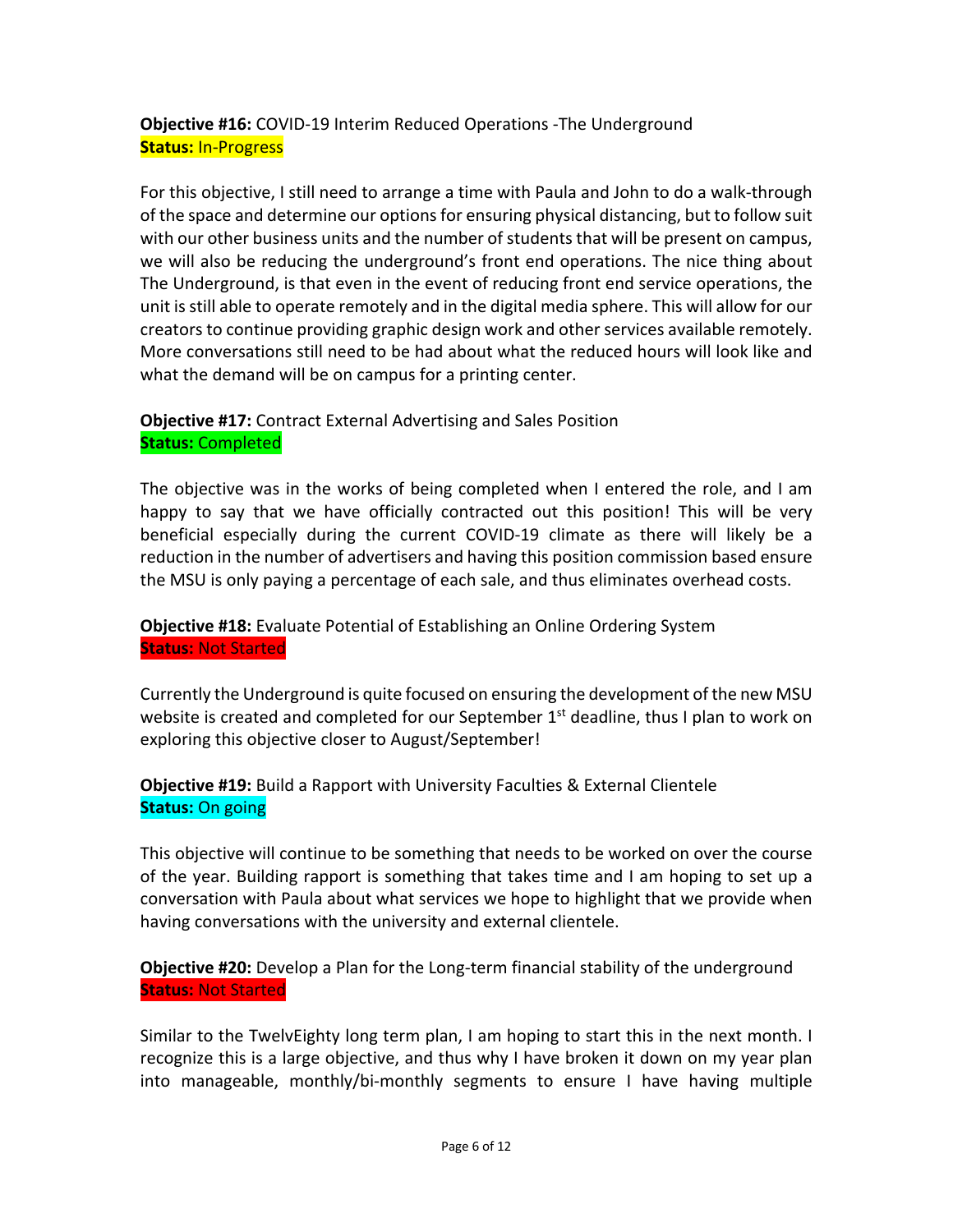conversations with Paula from the Underground to create a multi-year plan that can begin to be incorporated this year, and carried forward.

**Objective #21:** Evaluate Purpose & Reimagine Compass Space **Status:** In-Progress

For this objective, the progress that has been made thus far is in regard to its fall 2020 operations. John, the MSU General Manager, and Debbie, the Compass Manager, have been working to reach out to university partners in an attempt to rent out the space for fall 2020. With the significant decrease in students on campus in the fall, Compass's services will be rarely utilized, and thus it does not make sense to keep the space fully operational.

As for the second component of this objective, we have not yet begun conversations on how we plan to reimagine the Compass space, but I plan to reach out to John & Debbie in the coming weeks to establish a plan moving forward. With this potential reduction in Compasses fall operations, I believe appointing the current Compass Manager as the project lead on Reimagining the space would work well.

**Objective #22:** Conduct a Review of the Silhouette **Status:** Not Started

While I have not yet officially started this objective, I have reached out to Justin, The Silhouette Editor-and-Chief to ensure they are aware of my plan to conduct a review and are on board. The conversation went very well, and I am excited to work together to ensure our services are adapting to better suit the student need!

**Objective #23:** Increase Collaboration & Shared Resources between the Sil & CFMU **Status:** Not Started

This is a project that I hope to undertake over the fall semester as I think it will be helpful to begin conversations on the similarities between the media services and look at where there is possibly room for collaboration.

**Objective #24:** Create a Fund to Alleviate Financial Barriers to Attending Events **Status:** Not Started

Will be working to incorporate this into the 2021-2022 budget as a pilot project.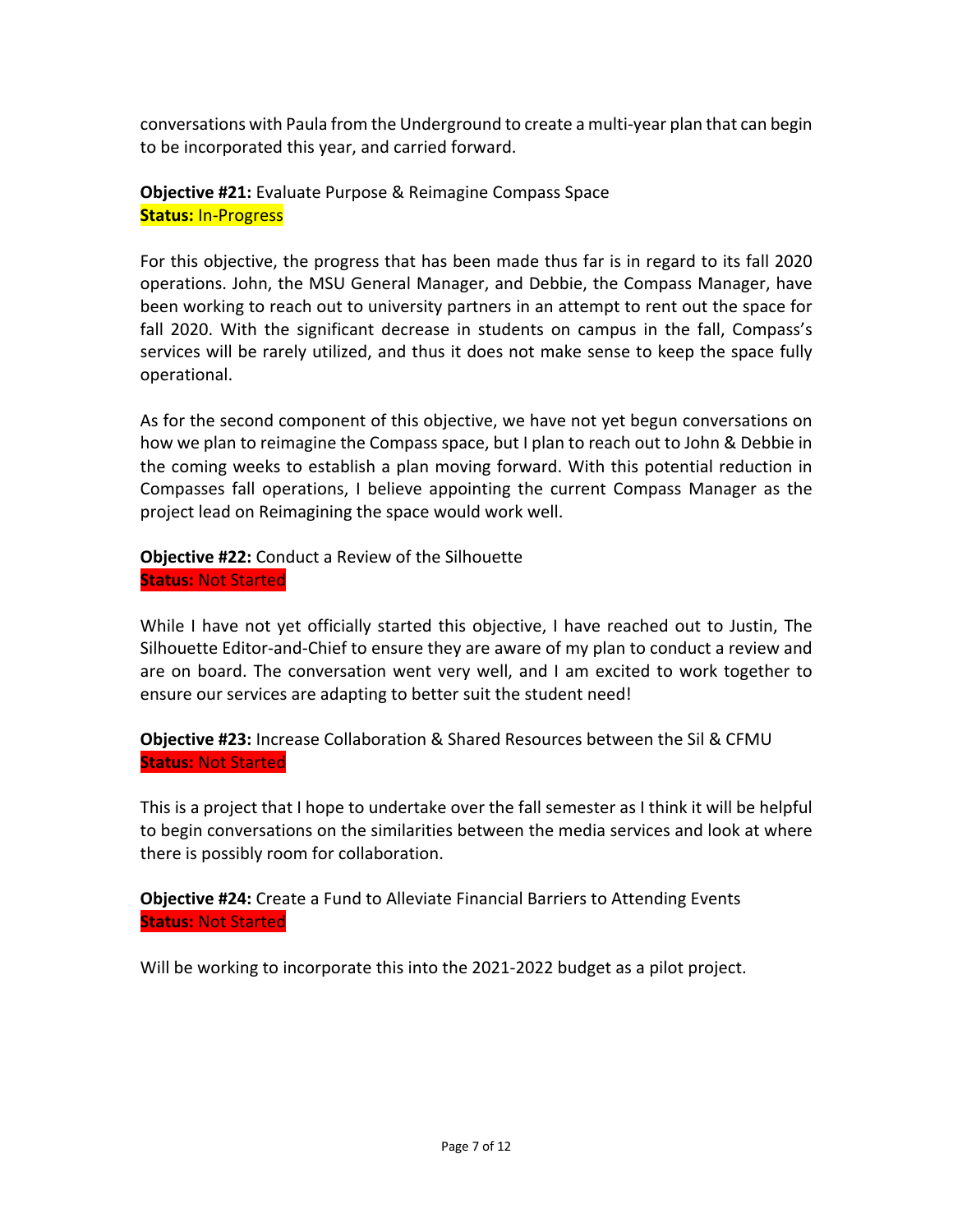# **Objective #25:** Assistant Accounting Department & Clubs Admin Through Internal Changes **Status:** In-Progress

This objective started back in June and will be continuing forward until the end of the summer. I have been assisting the Clubs Admin in editing the clubs manual to ensure; the financial section aligns with the most efficient procedure possible, that the section is easy to understand and clubs will know how to access their funding etc. Additionally, I have had conversations with our Director of Finance, Sean Duncan to ensure we are ready on our side to move all of these clubs bank accounts internally after they are confirmed to be ratified by the SRA. After ratification occurs, I will reach out to the clubs admin (Jenna), and Sean to ensure we have contacted CIBC & PACE, and that the clubs balance can be withdrawn and provided to the MSU to redistribute back into the appropriate clubs accounts. So far everything is going well!

**Objective #26:** Work with VP Admin to advocate for reduced WW Levy, Levy Review & Implement NODA recommendations **Status:** In-Progress

This objective has been something the VP Admin (Anika) and I have been working to accomplish through our positions on the Welcome Week Advisory Committee. As noted in the MOU that was previously signed by the MSU & McMaster University outlining how the levy would be allocated for the 2020 Welcome Week, we were able to make changes to the levy proposal due to COVID-19 implications. With this being said, Anika and I heavily advocated to WWAC that we reevaluate the levy, and reduce the fee that first year students pay. After working with Andrijana (Financial Affairs), we were able to put forth a proposal that would reduce the WW Fee by about 19% to sit at \$100/student. This fee will include all of the virtual programming for the 2020 welcome week, and also allows for an allocation to put on an in-person event for the class of 2024 when it is deemed safe to do so.

As for the levy review portion, Anika and I have begun conversations about the importance of conducting this review to ensure we are spending student money appropriately. When looking at last year with SCI, only \$105 of the about \$130 fee was deemed to be essential. This shows there is review to permanently reduce the fee that students pay, while organizing a successful, orientation filled, welcome week. This review should be taking place after WW 2020 concludes in and around the September/October timeframe.

As for implementing the NODA Recommendations, this is yet another project that I will be assisting our VP Admin with through WWAC. This specific project/implementation has not fully begun yet, but we hope to continue the discussion and implementation of these recommendations for the 2021-2022 welcome week.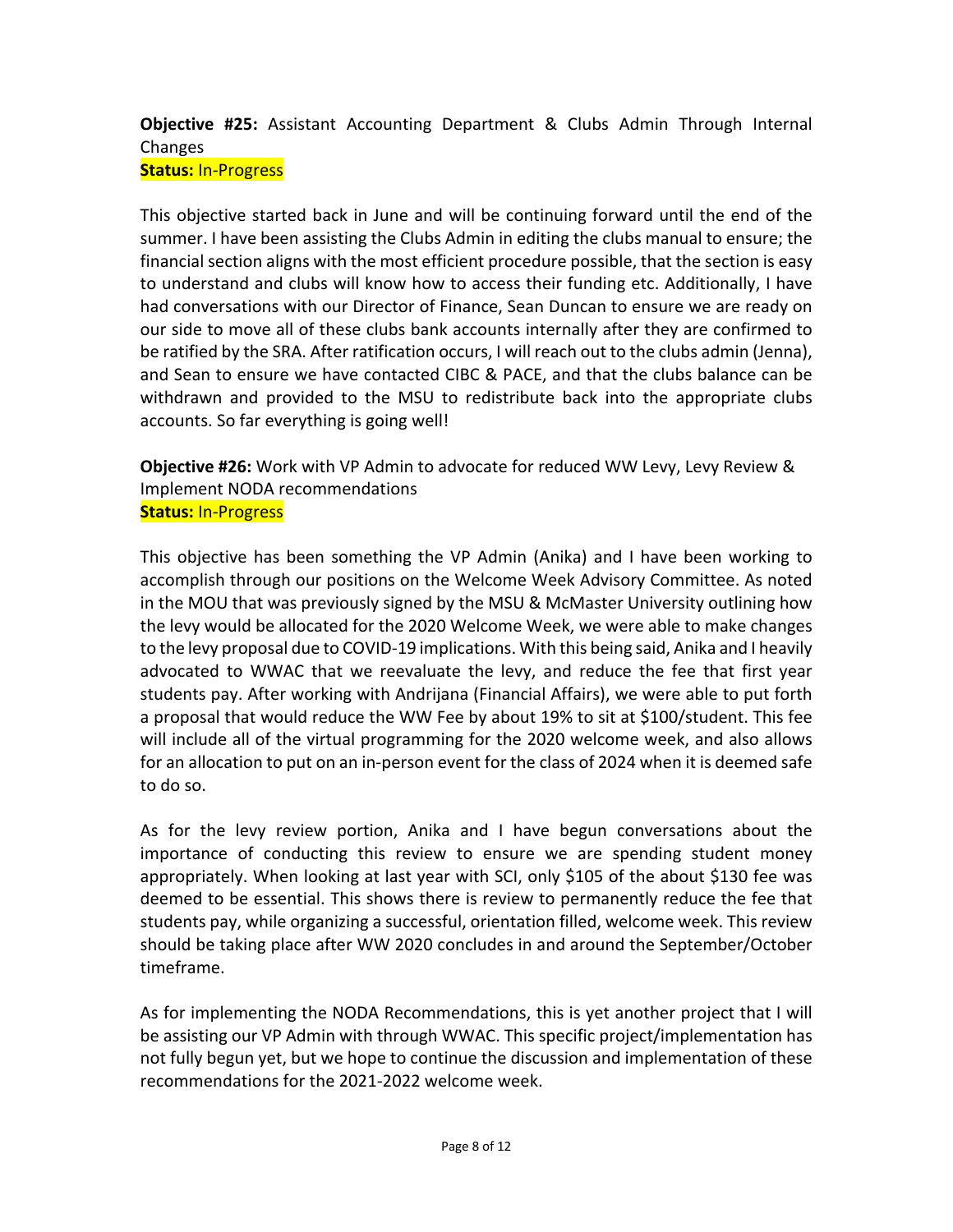# **Objective 27:** Develop and Run a General MSU Info Campaign **Status:** In-Progress

This objective is well underway and should be completed by the end of the summer/early September! The MSU info Campaign is being led by myself and Giancarlo as the Board members and then has the entirety of the communications department working to make the primary campaign video a success. We became our working group back in May for this project and established a timeline for when we wanted to have all of the information for the video compiled by, music choses etc. Following this, Adit, our Video Production Coordinator has been working on developing a storyboard that will effectively outline the video sequences to provide an overall picture of how the video will be laid out. While the story board is being completed, Elizabetta & Khaleel have been working on finding graphics and videos that will accompany the information. Overall the project is coming along well, and I am very excited to see the end result! The next steps are working off of the storyboard to compile all of the information and video into one, cohesive video that effectively outlines what the MSU offers to students.

**Objective 28:** Utilize Information and Recommendations from the Org Review **Status:** On going

For this objective, I have put it as ongoing simply do to the nature of the review. There are many different areas that we can improve within our own organization, and I have already begun discussions with Giancarlo and the rest of the board to establish what our main priorities are for this year, and what I should be included in the multi-year plan. As of right now, we are discussing what the priorities should be for this unique year as much of the work will need to be done virtually.

**Objective 29:** Oversee Implementation of New MSU Website **Status:** In-Progress

This objective was passed along by the last VP Finance and is something that I will continue to oversee until it is fully implemented for September  $1<sup>st</sup>$ , 2020. Paula is taking the point from the MSU's side to ensure the website is completed in a timely manner and is additionally our main point of contact with MPS. MPS has been working on our custom development pages over the past few weeks but there has been some delays and it is now likely to be completed by the beginning of August. After the framework is ready, the next steps will be running the website through a testing phase to ensure that all of the information is readily available and accessible.

**Objective 30:** Board of Directors Update Videos **Status:** On Going

This is an ongoing objective for both myself and the rest of the board. We plan to produce monthly board updates, in a video format, to engage with students and maintain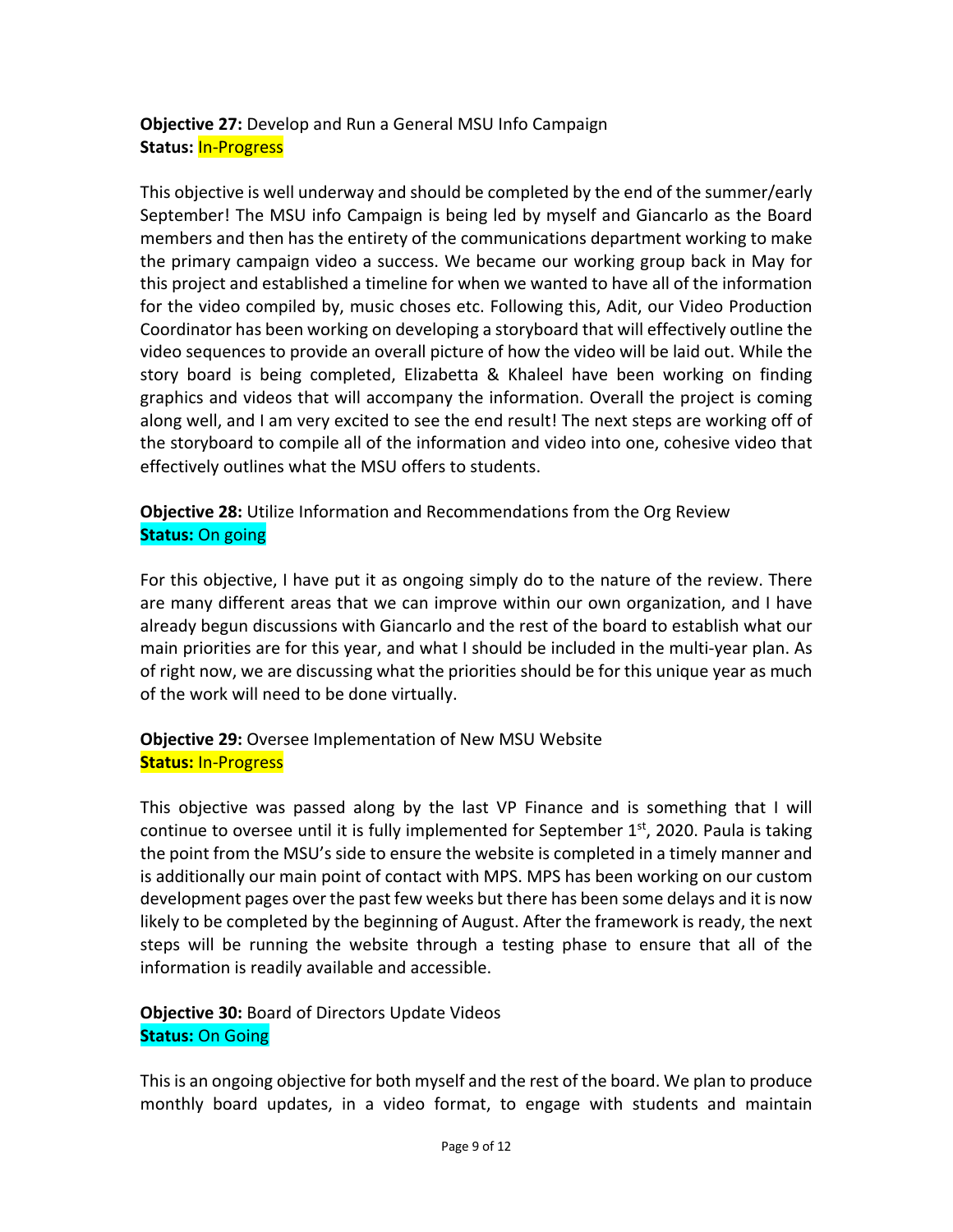transparency of the tasks we are working on. Additionally, these videos will provide a 'face' for the MSU in an attempt to humanize the projects we are working on and make our updates more personal.

**Objective 31:** Increase Promotion of the Student Assistance Plan **Status:** Not Started

This will be a project that I will start in the fall (October).

### **ADDITIONAL PROJECTS:**

1. AVP Finance

I have officially transitioned our AVP Finance, Chen Liu into the role! Additionally, we have worked to update the sponsorship and donation applications and connected with Comms to get new graphics made to promote the funds. The AVP Finance, Chen Liu has been off to a great start in his role so far. I asked Chen to send in a quick update/outline of what he has been up to so far which is below;

"Please see below for a summary of my first two months:

- Week of May 11: I reached out to McMaster Solar Car, Incite Magazine, OPIRG and EWB. I explained to the groups that they are required to submit a budget to me and they must present in front of the Finance Committee during first semester.
- Week of May 18: I reached out to the SRA members of the Finance Committee and had them take on a project that the previous AVP Finance was working on.
- Week of May 25: I had my first check-in call with Jess and began the process to de-ratify three non-MSU, non-University groups.
- Week of June 1: Checked in with SRA members from the Finance Committee to share project updates.
- Week of June 7: Finalized de-ratification. EWB and Mac Solar Car wanted to attend Clubsfest and to be listed on the MSU Club page which we granted.
- Week of June 14: Worked on updating the Sponsorship, Donation templates and creating the Community Youth Bursary templates.
- Week of June 21: The three templates are now live."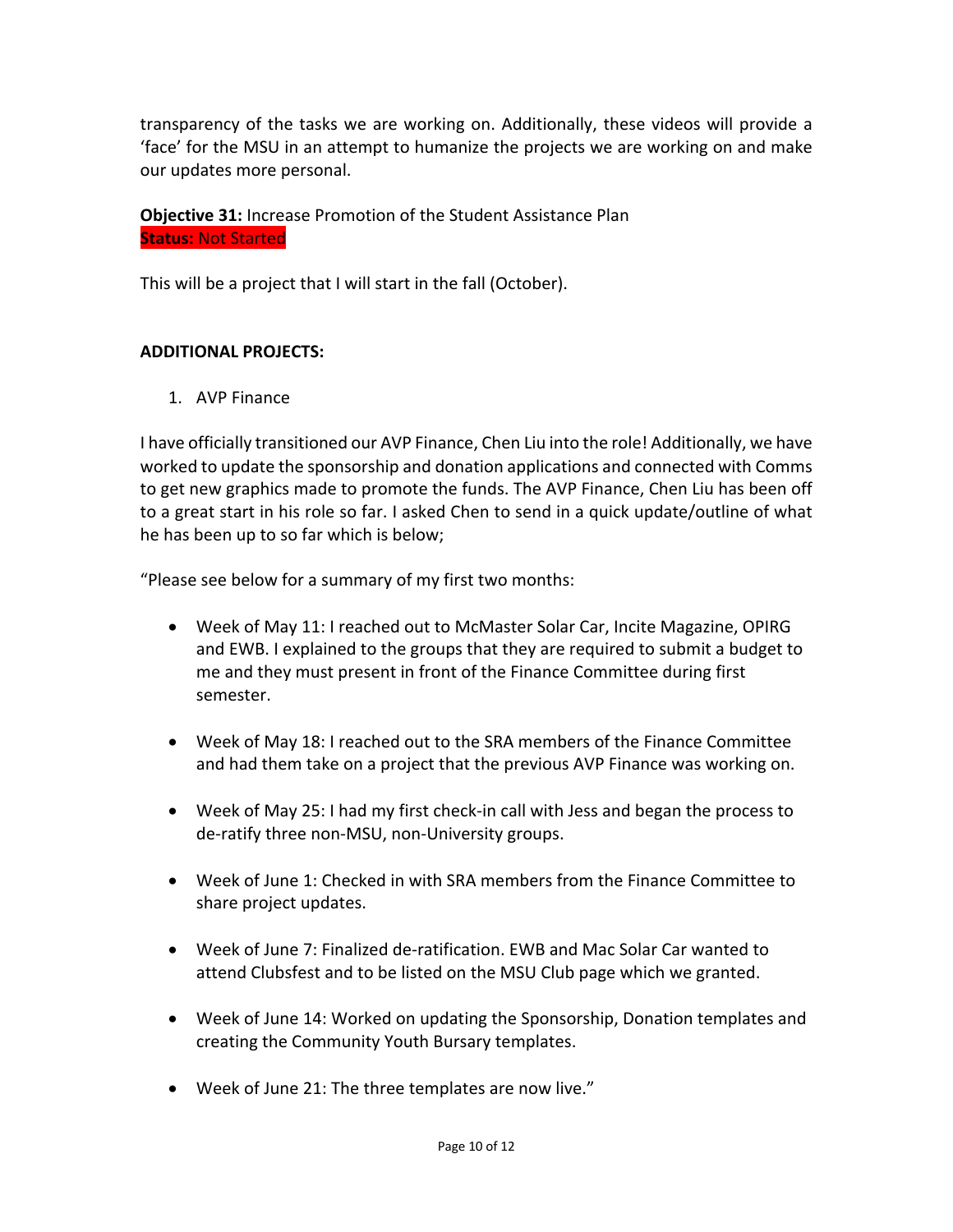2. Provide Finance Training & Budget Trackers to all PTMs

This was another project that I started about a month ago. We wanted to ensure that all PTMs understood how to write purchase orders, especially with the current changes due to the shift online. Additionally, I created budget trackers for all of the PTMs to utilize throughout the year to help with consistency and ensure they know how much funding is available in each of their lines. I will continue to support the PTMs throughout the year should they require any assistance  $\odot$ 

3. Child Care Centre

I have been working with Debbie Thompson and John McGowan to ensure that our Child Care Centre, while currently closed is being supported with the appropriate measures to meet the health and safety guidelines to reopen. This past week, the Child Care Centre underwent its health inspection and passed  $\odot$  I am so proud of all the time and work that Debbie has put into ensuring the space is ready to reopen and I plan to continue to support in the reopening process and ensure that all of our employees feel safe to return to work!

4. Canada Wide VP Finance Group

After seeing the successful Canada wide presidential group chat, I thought it would prove beneficial to create a VP Finance Group chat. The reason for doing this is to share strategies and ideas across various student unions about how they are handling their unions finances and business unit operations given the current COVID-19 environment.

5. Established a FT Staff Reimbursement Form

Given the shift to online operations and the call to work from home whenever possible, many of our full-time staff where left with make-shift at home offices and were requiring some additional supplies to effectively do their job from home. With this being said and hearing the concerns of the FT Staff at the Full Time Employment Issues Committee meeting, I worked with John McGowan & the Board to create a reimbursement form that allows FT Staff to apply to have up to \$250 approved to purchase home office equipment. So far this has been a very successful initiative and is helping alleviate some of the discomforts and difficulties associated with working from home.

# **UPCOMING EVENTS, PROJECTS & ACTIVITIES**

- Continuing to work with the comms team on the MSU information campaign
- Creating graphics to educate students on financial aid available to them
- Continue to negotiate with HSR for Fall 2020 operations